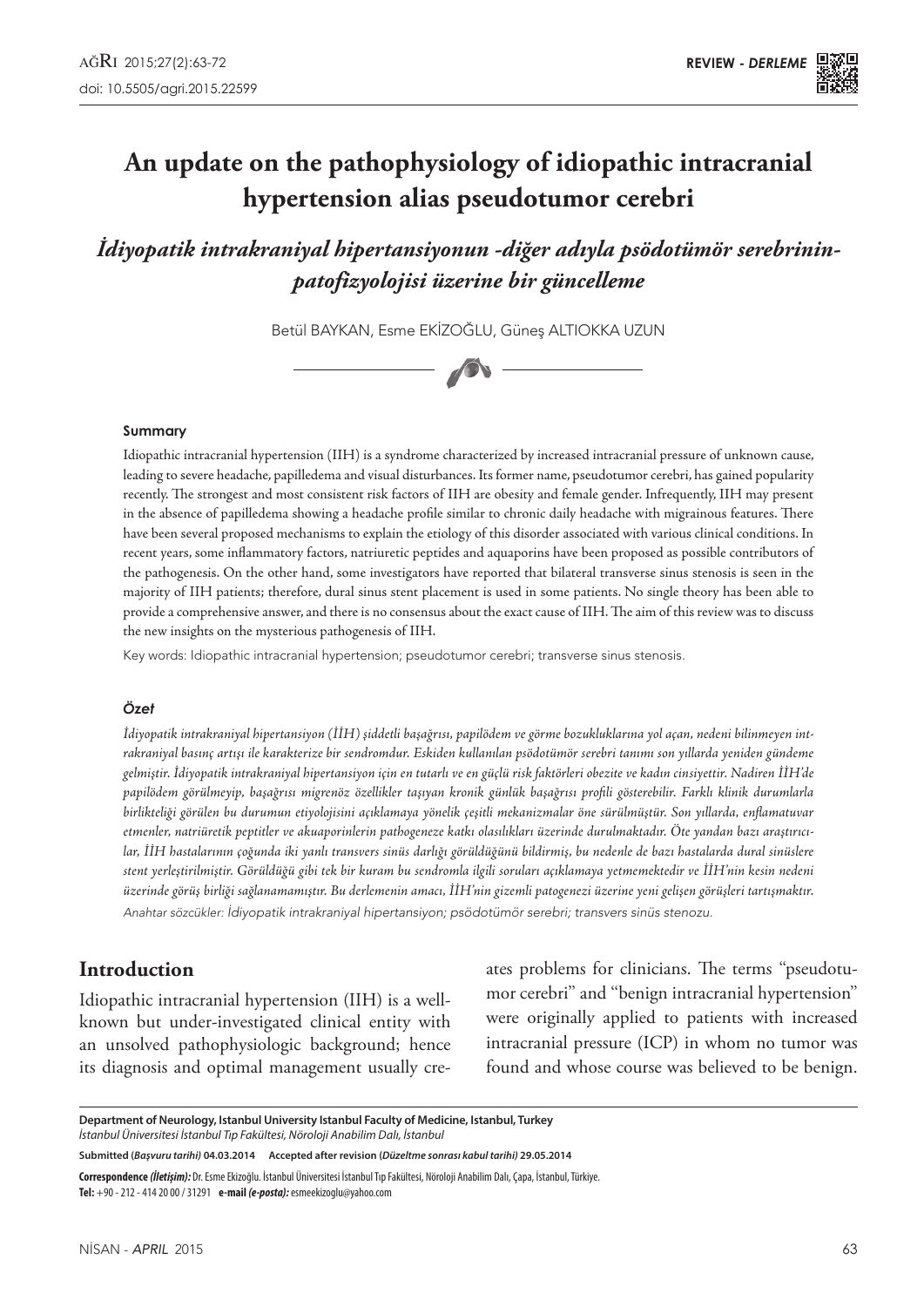However, this clinical picture is neither always benign nor related to a false tumor and therefore its terminology was changed to "idiopathic intracranial hypertension".[1,2] On the other hand, Friedman et al. have recently proposed that the umbrella term "pseudotumor cerebri" should be used for the patients having ICP with unclear etiology or secondary causes such as medications and other medical conditions.[3] The pathogenesis of raised ICP in these conditions remains still unclear. Several pathophysiologic mechanisms regulating cerebrospinal fluid (CSF) pressure have been postulated. In this review, we aim to discuss the emerging new insights on the pathogenesis of IIH.

#### **Epidemiology- clinical features**

The incidence of IIH is 1-2 in 100000 population but increases to 19 in 100000 obese women of childbearing age.[4,5] There is a clear predilection for women over men ranging from 4,3:1 to 15:1 in the literature.[4-7] IIH may also occur in children, but obesity and female predominance appear to be less common in prepubertal children with IIH.[8]

IIH is characterized by ICP leading to headache, papilledema, visual symptoms and signs, without any lateralizing findings in the neurological examination, and normal CSF findings.[9] The headache attributed to IIH should be progressive with at least one of the following characteristics; daily occurrence, diffuse and/or constant (non-pulsating) and aggravated by coughing or straining.<sup>[10]</sup> In our previous study, we showed the presence of allodynia accompanying headache in half of the patients with IIH, typically in unilateral V1 distribution. These patients with allodynia had mostly headache features similar to migraine, whereas patients without allodynia reported more frequently non-migrainous headache. Only 12 of these 46 patients with IIH had previous migraine diagnosis and 7 of the remaining patients were diagnosed previously with tension type headache. Moreover, our study supported the fact that patients with IIH often relapse or continue experiencing headaches, despite the apparent normalization of their ICP.[11]

Infrequently, IIH may present in the absence of papilledema[12-14] and the patients may experience a headache profile similar to chronic daily headache with migrainous features, responding to spesific antimigraine agents as well.<sup>[15]</sup> In a recent study, these patients without papilledema had lower opening pressure when compared with those with papilledema and visual acuities were similar between two groups.[16]

There are some intriguing clinical differences regarding visual outcome in older patients and men with IIH.[17-19] Patients older than 50 years had fewer complaints of headache and visual disturbances<sup>[19]</sup> and the visual prognosis was found to be better in the elderly.[18] On the other hand, it was reported that men with IIH need to be followed up more closely regarding visual function because they may not experience or report other IIH symptoms like headache alarming the clinician.[20] In children with IIH, headache is the most common symptom, but they also have a higher incidence of ocular motility dysfunction and cranial nerve deficits are more common in comparison to adult patients.[21]

According to recent studies, there is also some evidence that the patients with IIH have olfactory bulb volume changes and decreased olfaction accompanying other conventional symptoms of IIH.<sup>[22,23]</sup>

The diagnostic characteristics of this syndrome were first defined by Dandy in  $1937^{[24]}$  and were later formulated as "Modified Dandy Criteria" by Smith in 1985.[25] These criteria were revised owing to the developments in the neuro-imaging. Magnetic resonance imaging (MRI) or contrast-enhanced computerized tomography (CT) were recommended for typical IIH patients, but MRI and MR venography (MRV) were used for all others.[26] Friedman et al., who preferred to call the syndrome pseudotumor cerebri, proposed recently updated criteria for the diagnosis which required: Papilledema, normal neurologic examination except for intracranial nerve abnormalities, neuroimaging findings including normal brain parenchyma and no abnormal meningeal enhancement on MRI for typical patients and MRI and MRV for others (contrast-enhanced CT if MRI is unavailable or contraindicated), normal CSF composition and elevated lumbar puncture opening pressure (≥250 mm CSF in adults and ≥280 mm CSF in children).[3] They also proposed that in the absence of papilledema, the diagnosis would be suggested if at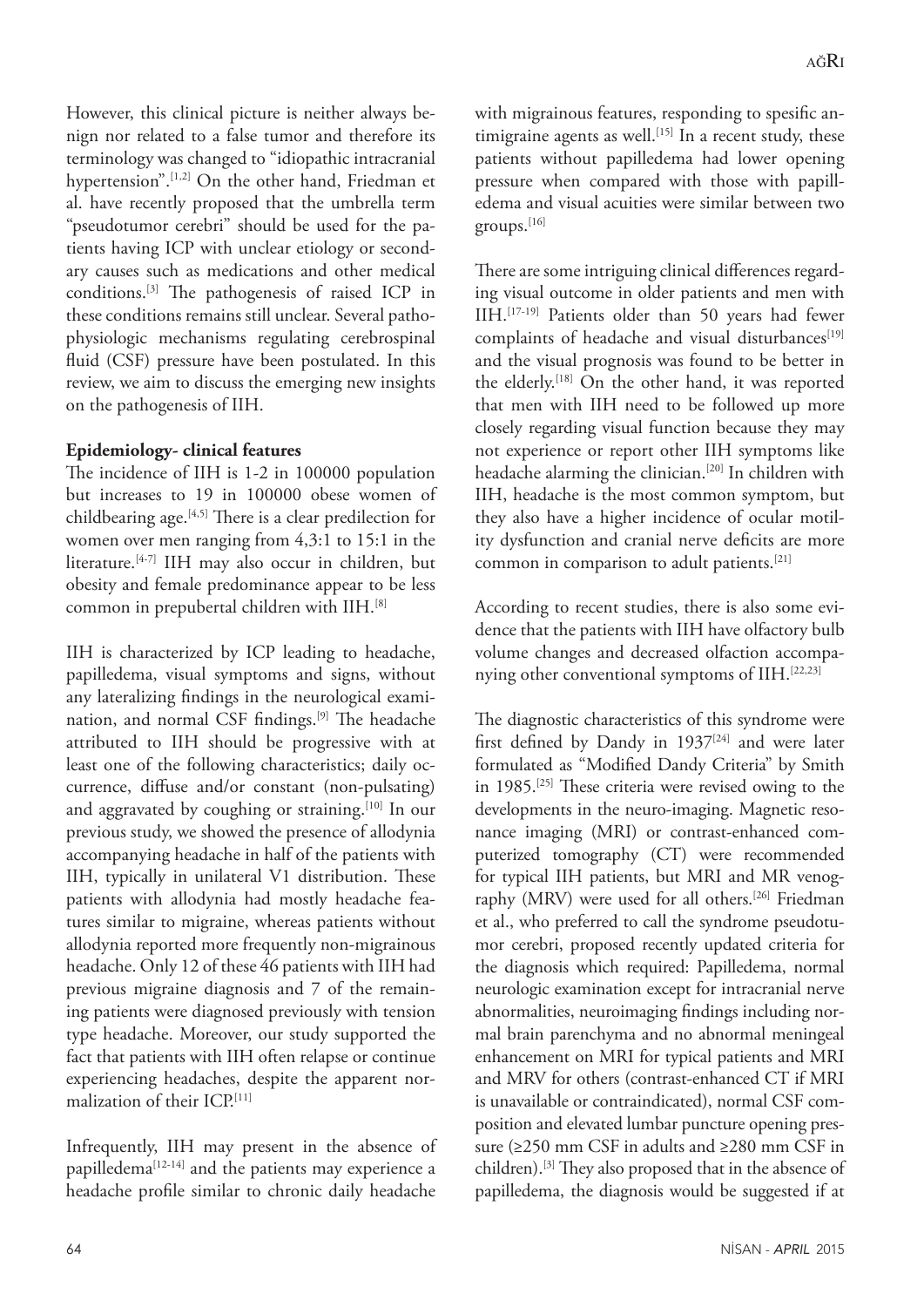least 3 of the following neuroimaging features were present additionally: 1) Empty sella, 2) Flattening of the posterior aspect of the globe, 3) Distention of the perioptic subarachnoid space with or without a tortuous optic nerve,  $4$ ) Transverse venous sinus stenosis.<sup>[3]</sup>

## **Pathophysiology**

Although recognized for more than a century, the pathogenesis of IIH remains still unclear. There are several proposed mechanisms such as parenchymal edema, increased cerebral blood volume, excessive CSF production; venous outflow obstruction and compromised CSF resorption.<sup>[27]</sup> In recent years, possible contribution of inflammatory factors has also been proposed.<sup>[28]</sup> No single theory has been able to provide a comprehensive answer and there is no consensus about the exact cause of IIH.

Says and Joynt reported microscopic evidence of intracellular and extracellular edema<sup>[29]</sup> and later some MR studies also showed increased water content of the brain[30] and water diffusion in subcortical white matter $[31]$  providing an indirect evidence of brain edema without further confirmation. Dandy first hypothesized that the volume of either cerebral blood or CSF might be increased in this condition. [24] Some later reports<sup>[32,33]</sup> supported the presence of increased cerebral blood volume in IIH using intracarotid tracer injection in anesthetized IIH patients. An excessive CSF production has also been proposed but the normal or decreased ventricular size found in IIH patients suggests that there is no increased CSF production in most of the patients. <sup>[27]</sup> Some studies also demonstrated an abnormally increased outflow resistance, indicating a potential defect through arachnoid granulations.<sup>[34-37]</sup>

## *Obesity and chronic inflammation*

The strongest and most consistent risk factors of IIH are obesity and female gender; like women, men with IIH are also typically obese.[20] Daniels et al. demonstrated a correlation between body mass index (BMI) and the risk of IIH<sup>[38]</sup> and increased weight was found to be associated with the recurrence of the disease.<sup>[39]</sup> Furthermore, severely obese IIH patients had more advanced papilledema and more severe visual loss than less obese patients<sup>[40]</sup> and even a relatively small weight reduction has improved vision according to some studies.<sup>[41]</sup>

Although obesity is clearly associated with IIH, its pathophysiologic mechanism remains undetermined. It has been suggested that obesity causing increased intraabdominal pressure could lead to reduced cerebral venous drainage.<sup>[42]</sup> Very recently, chronic inflammation associated with obesity which can lead to a pro-thrombotic state has been proposed as one of the possible etiological factors in the development of IIH.<sup>[28]</sup> Obesity is recognized as a proinflammatory state and is associated with increased expression of a number of adipokines and various cytokines including leptin and interleukins, macrophage chemotactic protein-1 (MCP-1/ CCL2) and plasminogen activator inhibitor-1 (PAI-1). Leptin levels are found to fluctuate during an inflammatory state.<sup>[43]</sup> In a study by Lampl et al., significantly elevated serum leptin levels in obese patients with IIH were found compared with both obese and non-obese controls.<sup>[44]</sup> Ball et al. reported that significantly higher levels of CSF leptin were present in IIH patients after correcting for BMI and age, but no significant difference was found in serum leptin between the groups.[45] However Dhungana et al. found no significant difference in CSF leptin of eight IIH patients compared with eight controls (albeit without adjusting for BMI).[46] In a recent study which analyzed the concentrations of 14 different cytokines, IIH was found to be associated with elevated levels of IL-17 and IL-2 in the CSF, supporting the presence of an intrathecal inflammatory process.[47]

Adipose tissue is considered as an actively secreting endocrine tissue.<sup>[48]</sup> One of the long-standing hypotheses for the pathogenesis of IIH is abnormal vitamin A metabolism. Some studies showed that the retinol level is elevated in CSF of patients with IIH. [49,50] Adipose tissue-derived retinol binding protein is released from adipose tissue as the name implicates and acts as a modulator of insulin sensitivity. [49] Given the strong predilection of IIH for obese young women, larger studies are warranted to elucidate the true role of CSF vs. serum leptin and other adipose tissue-produced cytokines and molecules in the pathophysiology of IIH.

## *Sex hormonal dysfunction*

Sex hormones have been suspected as having a role in the pathogenesis of IIH because of the preferen-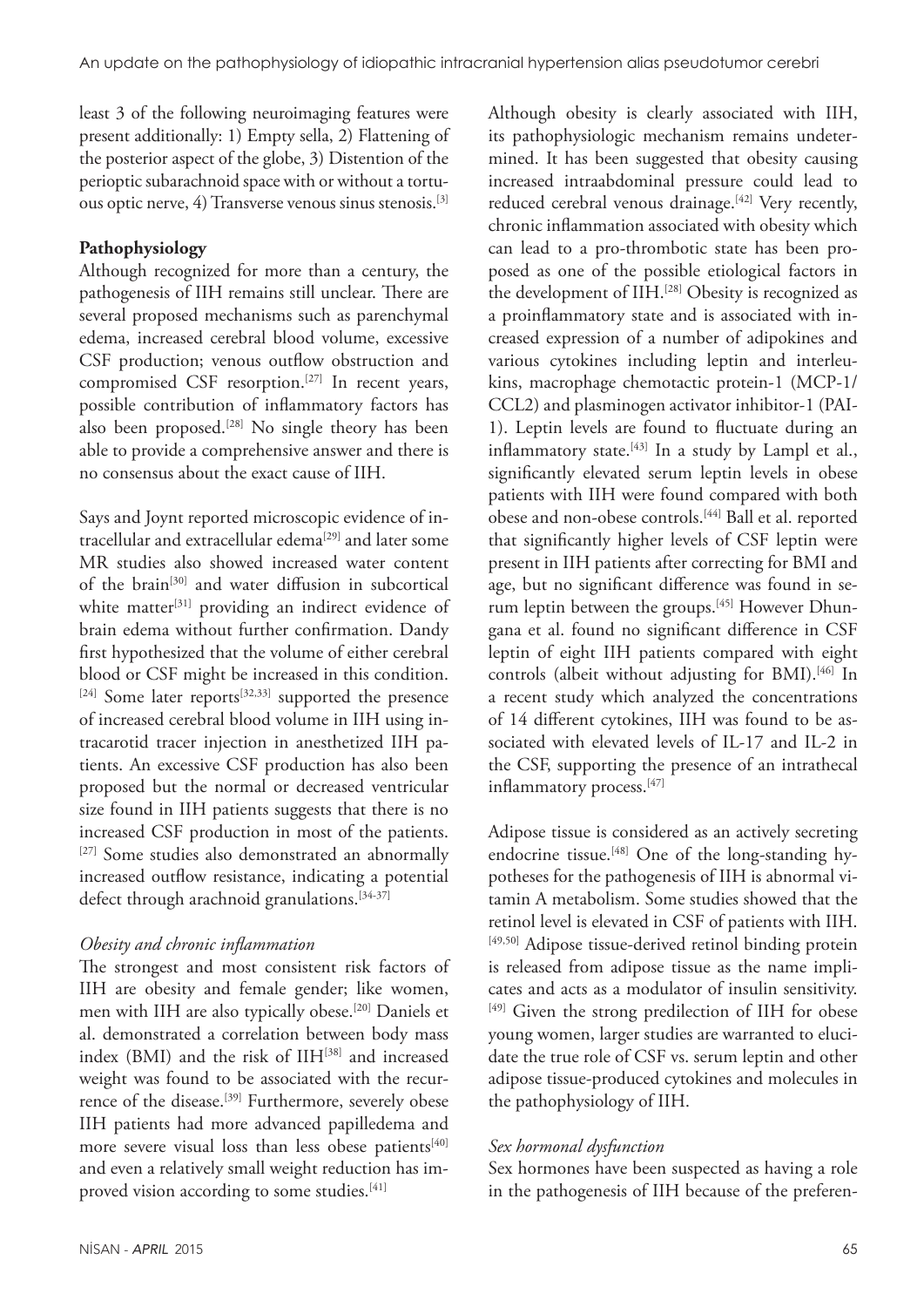tial occurrence of the disorder among post-pubertal, pre-menopausal women,<sup>[20]</sup> and the absence of a gender preference before puberty.[51] Despite some conflicting reports,[52,53] the role of a sex hormone disturbance in the pathogenesis cannot be entirely ruled out. Many patients give a history of menstrual irregularities and there have been case reports linking IIH to the use of oral contraceptive pills and also polycystic ovarian disease.<sup>[54,55]</sup> Polycystic ovarian syndrome (PCOS) is a chronic endocrine condition leading to menstrual and ovulatory dysfunction, linked to obesity, high levels of serum leptin and low grade inflammation. The first line treatment is weight reduction which is also valuable in the management of IIH. The prevalence of PCOS in women referred because of IIH is reported to be 39%<sup>[55]</sup> to  $57\%$ .<sup>[54]</sup> Thus the ratio is 5 to 8 times greater than the 7% prevalence of PCOS in the general unselected population.<sup>[56]</sup> Furthermore, IIH was found to be particularly associated with gynecoid type obesity rather than with abdominal obesity, which also emphasizes the role of sex hormonal dysfunction in the pathogenesis of IIH.[57]

## *Natriuretic peptides*

Another important recent study by Skau et al. evaluated the natriuretic peptide system as a possible cause of disturbed ICP autoregulation in 40 patients with IIH.<sup>[58]</sup> This natriuretic peptide system which is also expressed in the central nervous system comprises a family of structurally related neuro-peptides (NP) with antagonizing properties against the renin–angiotensin–aldosterone system. The more well-known atrial natriuretic peptide (ANP) and Btype natriuretic peptide (BNP) are released primarily from cardiomyocytes in response to increased wall-tension and promote natriuresis and diuresis. In contrast, C-type natriuretic peptide (CNP) is released from various tissues including endothelial cells, and acts as a paracrine relaxant of vascular tone. Increased concentrations of NPs in CSF have been shown in intracranial hypertension, i.e. subarachnoidal hemorrhage. Moreover, intraventricular administration of ANP reduces elevated ICP and CSF production in rodent models. Since two of these three NP receptors, NPR-A and NPR-C, have been located to the choroid plexus where two-thirds of the total CSF production is generated, it has been suggested that NPs may be involved in the regula-

tion of liquor dynamics. Plasma levels of proCNP were significantly lower in IIH patients and levels of proBNP were significantly lower in IIH patients compared with those of controls. More interestingly, the plasma concentrations of these neuropeptides are inversely associated with BMI and may increase during weight-loss.<sup>[58]</sup>

Considering the association between peripheral NP production and obesity, and the proposed ICP regulatory actions of NPs, it is tempting to hypothesize that there is a link between IIH and NP concentrations.

#### *Aquaporins and anti-neuronal antibodies*

The discovery of the aquaporin (AQP) family of membrane water channels has provided new insights into the pathophysiology of brain water homeostasis. AQPs are a large family of water channels, expressed in plasma membrane of many cell types in the CNS and eye. Aquaporin 1 (AQP1) is mainly detected on epithelial cells in the choroid plexus, responsible for water secretion into the subarachnoid space.<sup>[59]</sup> Medications could used for IIH downregulate  $AQP1^{[60]}$  and several drugs such as retinoids and steroids have been shown to induce AQP1 expression suggesting the causative role of AQP1 in the pathogenesis of drug-induced IIH.[61,62] Furthermore, AQP1 was found to be associated with weight gain in an animal model.<sup>[63]</sup> Aquaporin-4 (AQP4) is another one of the major water channels in the brain. It has been presumed to play an important functional role in the transport of water in and out of the brain, due to its wide distribution within the CNS, including the choroid plexus and ependymal cells of the ventricles and its critical localization in astrocytic foot processes along the blood-brain barrier and brain-CSF interface.<sup>[64]</sup> Many studies of transgenic mice with a complete deficiency or altered expression of AQP4 suggest a prominent role for AQP4 in cerebral water transport.[65,66] AQP4 seems to play a significant role in the development of cytotoxic edema and the absorption of excess brain water resulting from vasogenic edema. However, these important preclinical results have not been translated to human clinical diseases, except the association with neuromyelitis optica.[67] We and others could not demonstrate any association of AQP4 with IIH.<sup>[68,69]</sup> Other studies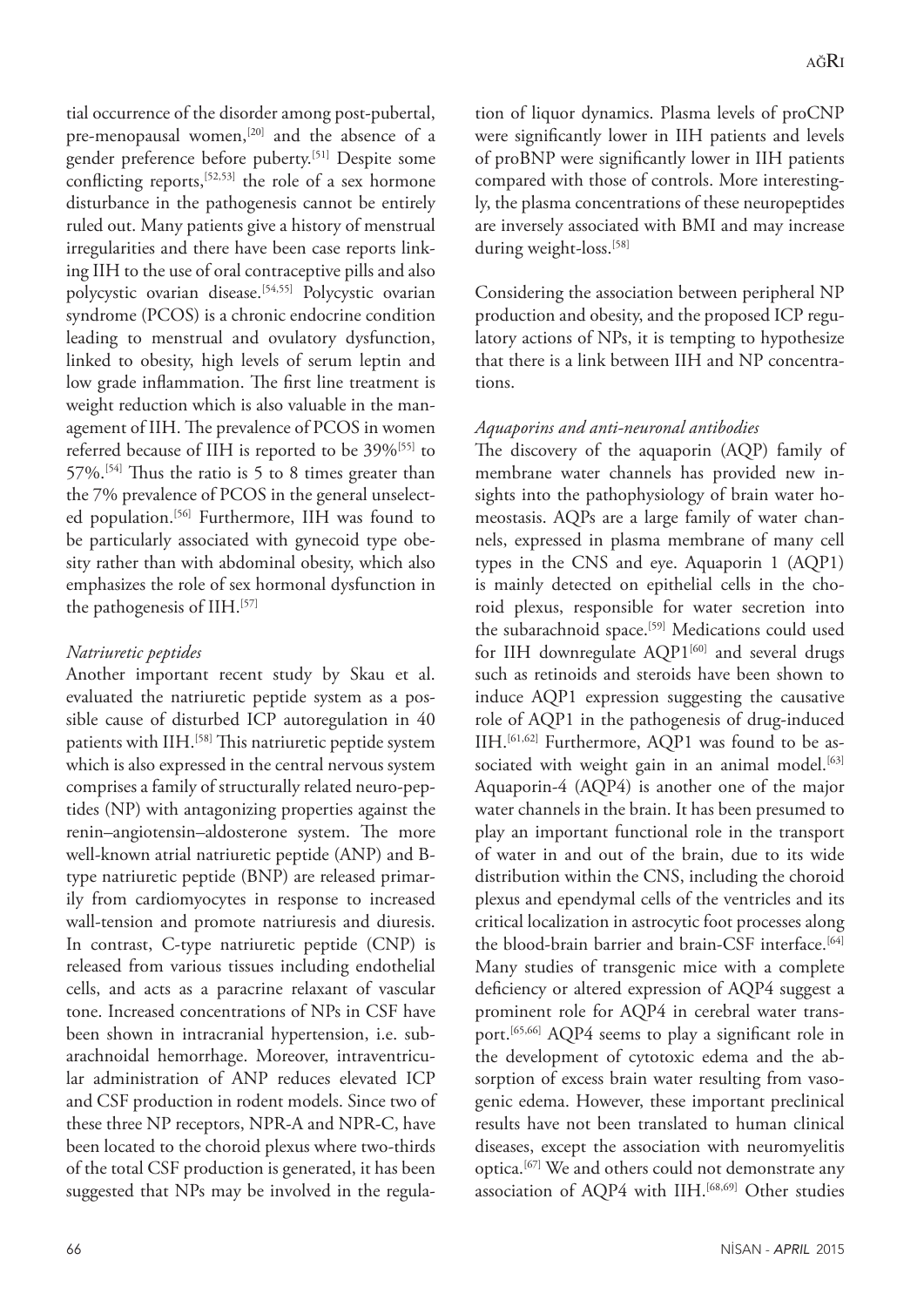

**Figure 1.** Standard MR-Venograghy of a patient diagnosed with IIH demonstrating prominent stenosis on the left transverse sinus and irregularities on the right transverse sinus.

are needed to elucidate the role of other Aquaporins and the water pump system.

Furthermore, we identified different IgG binding patterns (i.e. anti-neuronal antibodies) in the sera of several IIH patients in rates comparable to those of encephalitis patients.<sup>[69]</sup> Our results might suggest that inflammatory mechanisms are in play at least in some IIH patients and thus further investigation of potential neuronal target autoantigens is warranted to fully understand the pathophysiology of IIH.

## *New insights from neuro-imaging and bilateral transverse sinus stenosis story*

Diagnosis of IIH is based on normal neuroimaging of the brain, including MRV. However there is current evidence that some patients with IIH have bilateral transverse sinus stenosis (BTSS).<sup>[70]</sup> The transverse sinuses are well-known to be asymmetric in most individuals and an unilateral hypoplastic transverse sinus is considered a "normal variant" without any reported changes of ICP. MRV with an auto-triggered elliptic centric-ordered sequence demonstrated variable degrees of cerebral venous stenosis in most of the IIH cases compared with normal controls.[71] Furthermore, BTSS was found to predict the presence of increased ICP in patients diagnosed with migraine or chronic tension-type headache.<sup>[72,73]</sup> Thus, it has been proposed that the presence of transverse sinus stenosis may support the diagnosis of IIH without papilledema, as mentioned above.[3] But, BTSS is uncommonly encountered in clinical practice, probably depending on the imaging technique and experience of the neuroradiologist (Figure 1).

There is a debate on whether such a stenosis is the cause or effect of IIH. Some authors argued that the venous sinus theory could not explain the female predominance of IIH in adults.<sup>[74]</sup> Moreover, the clinical course, including visual field loss, was not correlated with the degree of transverse sinus stenosis.[70] It has also been suggested that such narrowing is secondary to compression of the sinuses by the raised ICP causing outflow obstruction, which results in further venous hypertension, then decreases CSF absorption and causes further ICP. [75,76] Furthermore, some anatomic studies suggested that these stenoses occur due to the presence of trabeculae, septae or hypertrophied granulations in the transverse sinuses.[77,78] A positive feedback mechanism has also been proposed suggesting that venous hypertension leads to further increased ICP, independently of the initial cause of focal stenosis.[79]

Venous sinus stenting was therefore used in some patients with conflicting results. Some investigators found that tranverse sinus stent placement is effective in IIH patients and suggested it could be a new treatment option in this group.[80-82] A review of literature including 143 IIH patients treated with venous sinus stenting revealed that most of the patients had improvement of headache, papilledema or visual acuity after this procedure,<sup>[79]</sup> even unilateral stenting was found to be effective to reduce pressure gradients in BTSS.[83] On the other hand, Kumpe et al. detected a new narrowing above the stent in 3 of 15 patients with a follow up by venography or venous pressure measurements.[82] Rohr et al. reported restenosis in 3 cases associated with recurrence of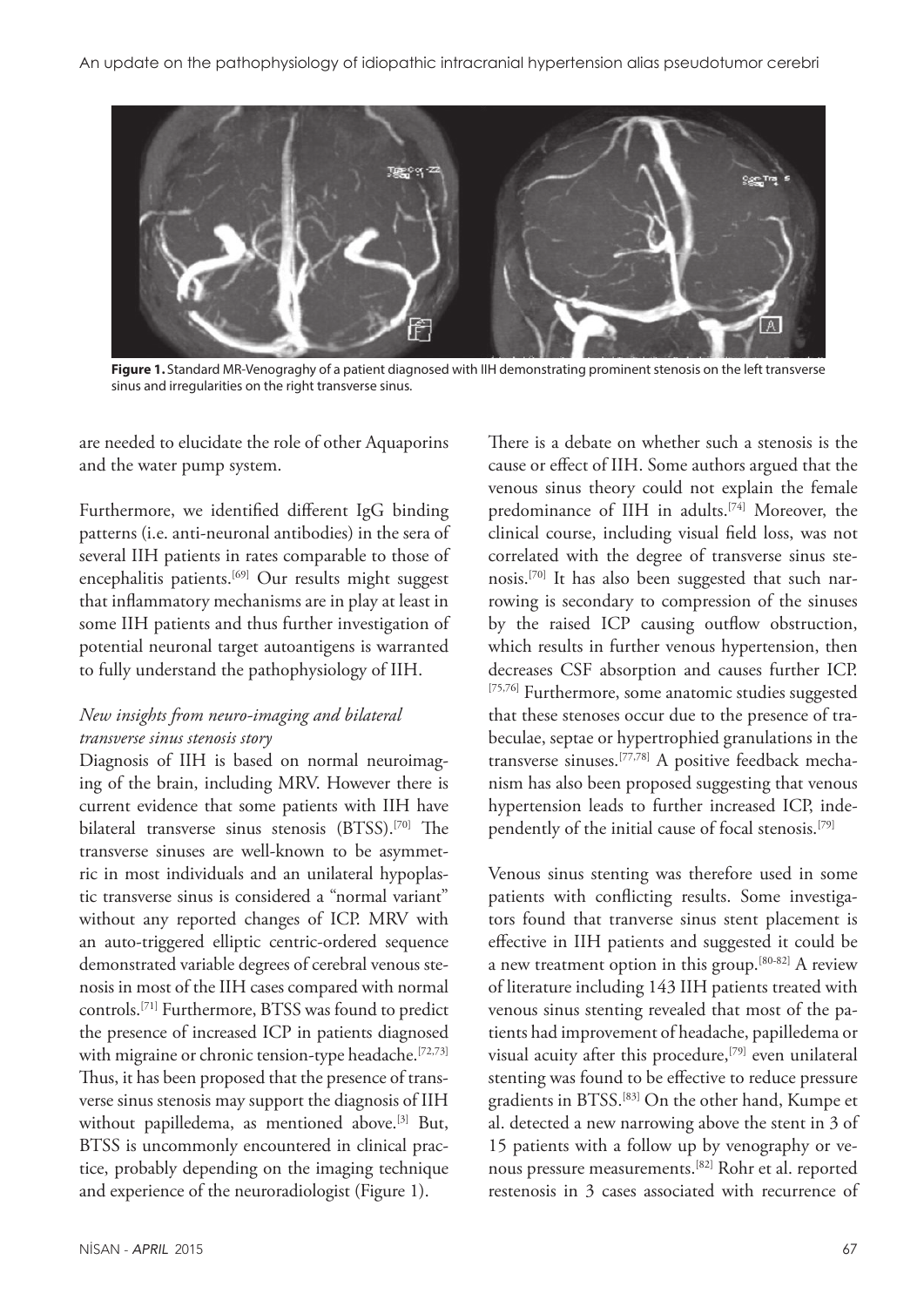symptoms and suggested that increased ICP was the primary problem leading to venous compression. They proposed to do MRV before and after maximal CSF diversion in patients with suspected IIH, to distinguish reversible and fixed stenosis of transverse sinuses aiding in the choice of therapy-ventriculoperitoneal shunt surgery versus stent placement.[84] In another study Rohr et al. found volume changes in the entire dural sinus system in IIH patients becoming normal after treatment and they suggested that ICP changes are linked to volume decrease of the whole sinus tree.<sup>[85]</sup> Other studies have demonstrated improvement in these stenoses after CSF removal.[86,87] It has also been postulated that following a relatively minor increase of ICP, a possible abnormal flexibility of transverses sinuses in this group could lead to a significant sinus stenosis and increase venous pressure unlike in normal individuals.[88-90] Some authors concluded that medical treatment failure should be considered to decide for stenting procedure instead of the radiographic severity of the stenosis.<sup>[70,91]</sup>

On the other hand, anatomic variants or flow artifacts of venous sinuses often make MRV interpretation difficult. Flow abnormalities in a single transverse sinus (TS) can occur in up to 30% of normal individuals.[92] It is also worth emphasizing that one-third of the patients with BTSS had normal CSF pressure,[73] suggesting that BTSS is only one of the contributing factors involved in IIH. Moreover BTSS, as revealed by MRV, persists in patients with IIH after normalization of CSF pressure, showing the lack of a direct relationship between the caliber of TS and CSF pressure.<sup>[93]</sup>

Thus, many findings suggest that venous flow disturbances in IIH are most probably the consequence of CSF hypertension, but not its cause.[74] However, transverse sinus stenting may be evaluated as an effective treatment option by breaking the aforementioned abnormal positive biofeedback cycle, in selected patients having medically refractory IIH.

#### *Secondary causes, underlying factors*

ICP may be secondary to several causes such as venous sinus thrombosis, medical conditions and drugs. Some investigators proposed that increased venous pressure might be the key factor in the development of IIH because it is the unifying mechanism for all of the benign tumor-like syndromes.[94] Cerebral venous thrombosis has been found in 11.4% of patients who were presumed to have IIH.<sup>[95]</sup>

IIH has been associated with many etiologies such as exposition to a number of drugs (vitamin A, growth hormone, steroids, minocycline and tetracycline, sulphasalazine, etc...),<sup>[96-102]</sup> Behçet's Disease,<sup>[103]</sup> arteriovenous malformations,<sup>[104]</sup> sleep disturbances including obstructive sleep apnea syndrome (OSAS),[105,106] extracranial venous hypertension secondary to cardiac septal defect,<sup>[107]</sup> systemic lupus erythematosus,<sup>[108]</sup> uremia,<sup>[109]</sup> iron deficiency anemia[110,111] as well as some endocrine changes such as menstrual irregularities, use of oral contraceptives, hyperthyroidism and hypothyroidism.[112,113]

It has also been argued that an underlying thrombophilic defect in patients with IIH might play a role in the pathogenesis and some small studies showed abnormalities in prothrombotic factors.[114-116] Theoretically, at least in some patients, IIH could be due to microthrombi impeding CSF drainage but not demonstrable on imaging. Therefore the role of thrombotic factors in IIH needs to be investigated by larger studies.

#### **Treatment options**

IIH does not currently have a well-established management algorithm, given the paucity of studies on the issue.[27] CSF dynamics and homeostasis in IIH are complex and incompletely understood. Obese patients are encouraged to lose weight, and acetazolamide is the first choice of medical treatment. The primary goal is decreasing ICP to preserve visual function and to eliminate headache. In IIH patients who still have headache after resolution of ICP, preventive headache medications such as topiramate, which also has mild carbonic anhydrase activity, are used in clinical practice.<sup>[117]</sup> The therapeutic role of repeated lumbar punctures which were popular in the past is now questioned due to its difficulties for the patient and lack of evidence showing its longlasting effects. Surgical options used in selected cases having visual loss include optic nerve sheath fenestration, CSF diversion procedures including either lumboperitoneal or ventriculoperitoneal shunt $ing<sup>[118]</sup>$  in addition to the bariatric surgery for obe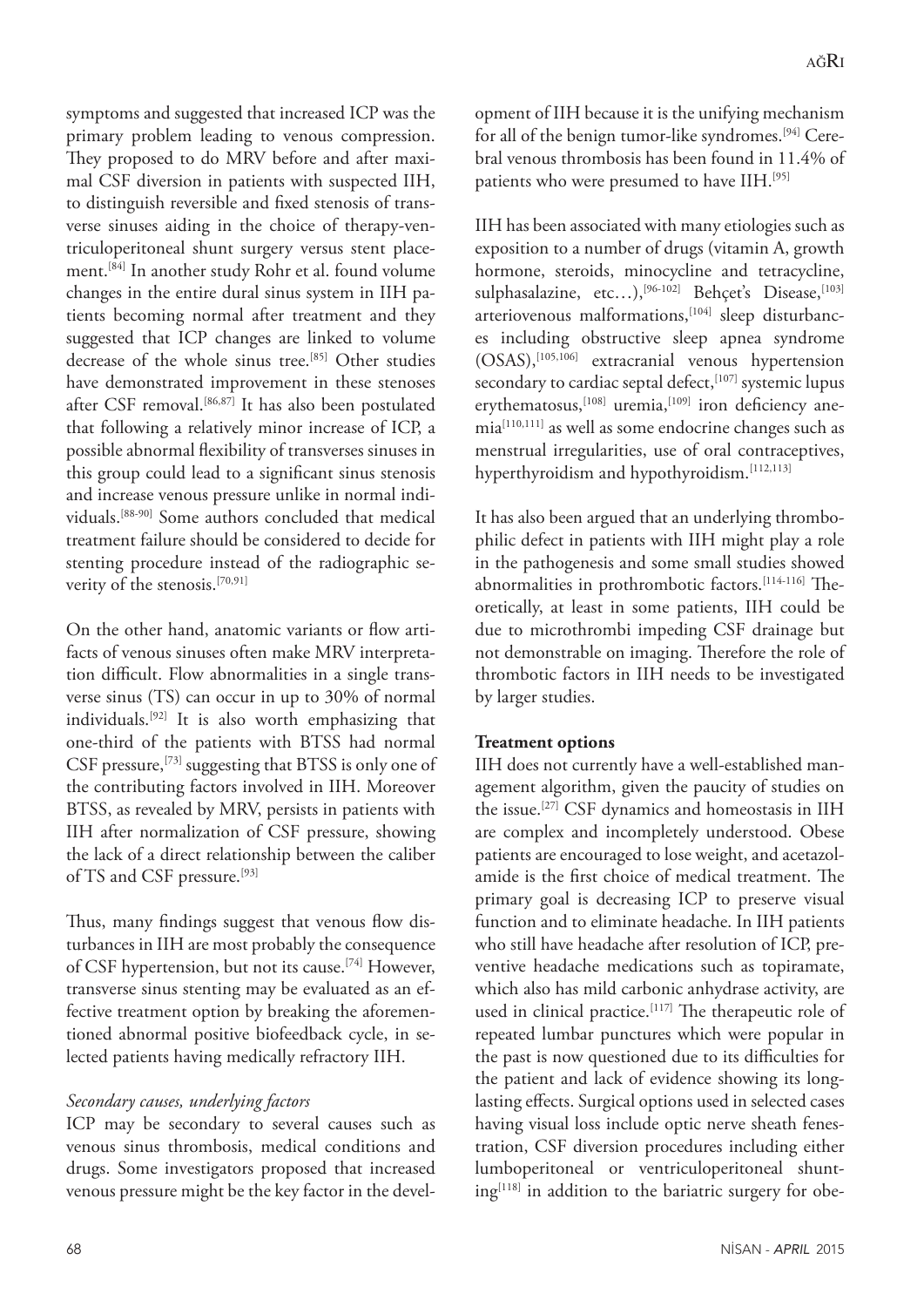sitv<sup>[119]</sup> and the newly introduced transverse sinus stenting as discussed above.[81,82,120] IIH is usually a self-limiting disease but shows relapses in some of the affected patients.[27]

## **Conclusion**

The pathogenesis of IIH is still not fully understood. Multiple coexisting mechanisms including excessive CSF production, impaired CSF resorption, and obstructed venous outflow are likely to contribute to the pathogenesis. Increased weight clearly plays a role in the disease process, CSF pressure and the symptoms of IIH tend to fluctuate with spontaneous remissions (sometimes permanently), which are more supportive of an inflammatory process. BTSS may be a marker of increased ICP but whether it is the cause or the result of IIH remains still unsolved. Future studies are needed in order to optimize the biological understanding and reasonable treatment options of this intriguing disease.

#### *Conflict-of-interest issues regarding the authorship or article: None declared.*

#### *Peer-rewiew: Externally peer-reviewed.*

## **References**

- 1. Corbett JJ, Thompson HS. The rational management of idiopathic intracranial hypertension. Arch Neurol 1989;46(10):1049-51. **[CrossRef](http://dx.doi.org/10.1001/archneur.1989.00520460025008)**
- 2. Cigeroglu OB, Gokyigit A, Baykan-Kurt B, Çelik M, Oge AE. Pseudotumour cerebri: Review of 34 cases. (in Turkish). Archives of Neuropsychiatry 1994;31(1):57-62.
- 3. Friedman DI, Liu GT, Digre KB. Revised diagnostic criteria for the pseudotumor cerebri syndrome in adults and children. Neurology 2013;81(13):1159-65. **[CrossRef](http://dx.doi.org/10.1212/WNL.0b013e3182a55f17)**
- 4. Durcan FJ, Corbett JJ, Wall M. The incidence of pseudotumor cerebri. Population studies in Iowa and Louisiana. Arch Neurol 1988;45(8):875-7. **[CrossRef](http://dx.doi.org/10.1001/archneur.1988.00520320065016)**
- 5. Radhakrishnan K, Thacker AK, Bohlaga NH, Maloo JC, Gerryo SE. Epidemiology of idiopathic intracranial hypertension: a prospective and case-control study. J Neurol Sci 1993;116(1):18-28. **[CrossRef](http://dx.doi.org/10.1016/0022-510X(93)90084-C)**
- 6. Radhakrishnan K, Ahlskog JE, Cross SA, Kurland LT, O'Fallon WM. Idiopathic intracranial hypertension (pseudotumor cerebri). Descriptive epidemiology in Rochester, Minn, 1976 to 1990. Arch Neurol 1993;50(1):78-80. **[CrossRef](http://dx.doi.org/10.1001/archneur.1993.00540010072020)**
- 7. Kesler A, Gadoth N. Epidemiology of idiopathic intracranial hypertension in Israel. [J Neuroophthalmol 2001;21\(1\):12-4.](http://dx.doi.org/10.1097/00041327-200103000-00003)
- 8. Phillips PH, Repka MX, Lambert SR. Pseudotumor cerebri in children. J AAPOS 1998;2(1):33-8. **[CrossRef](http://dx.doi.org/10.1016/S1091-8531(98)90107-0)**
- 9. Wall M, George D. Idiopathic intracranial hypertension. A prospective study of 50 patients. Brain 1991;114 (Pt 1A):155-80.
- 10. Headache Classification Subcommittee of the International Headache Society. The International Classification of Headache Disorders: 2nd ed. Cephalalgia 2004;24(Suppl 1):9- 160.
- 11. Ekizoglu E, Baykan B, Orhan EK, Ertas M. The analysis of allodynia in patients with idiopathic intracranial hypertension. Cephalalgia 2012;32(14):1049-58. **[CrossRef](http://dx.doi.org/10.1177/0333102412457091)**
- 12. Bono F, Quattrone A. Idiopathic intracranial hypertension without papilloedema in headache sufferers. Cephalalgia 2009;29(5):594.
- 13. Marcelis J, Silberstein SD. Idiopathic intracranial hypertension without papilledema. [Arch Neurol 1991;48\(4\):392-9.](http://dx.doi.org/10.1001/archneur.1991.00530160060014)
- 14. Vieira DS, Masruha MR, Gonçalves AL, Zukerman E, Senne Soares CA, Naffah-Mazzacoratti Mda G, et al. Idiopathic intracranial hypertension with and without papilloedema in a consecutive series of patients with chronic migraine. Cephalalgia 2008;28(6):609-13. **[CrossRef](http://dx.doi.org/10.1111/j.1468-2982.2008.01564.x)**
- 15. Mathew NT, Ravishankar K, Sanin LC. Coexistence of migraine and idiopathic intracranial hypertension without papilledema. Neurology 1996;46(5):1226-30. **[CrossRef](http://dx.doi.org/10.1212/WNL.46.5.1226)**
- 16. Digre KB, Nakamoto BK, Warner JE, Langeberg WJ, Baggaley SK, Katz BJ. A comparison of idiopathic intracranial hypertension with and without papilledema. Headache 2009;49(2):185-93. **[CrossRef](http://dx.doi.org/10.1111/j.1526-4610.2008.01324.x)**
- 17. Bandyopadhyay S, Jacobson DM. Clinical features of lateonset pseudotumor cerebri fulfilling the modified dandy criteria. J Neuroophthalmol 2002;22(1):9-11. **[CrossRef](http://dx.doi.org/10.1097/00041327-200203000-00003)**
- 18. Bruce BB, Kedar S, Van Stavern GP, Corbett JJ, Newman NJ, Biousse V. Atypical idiopathic intracranial hypertension: normal BMI and older patients. Neurology 2010;74(22):1827- 32. **[CrossRef](http://dx.doi.org/10.1212/WNL.0b013e3181e0f838)**
- 19. Zayit-Soudry S, Leibovitch I, Kesler A. Idiopathic intracranial hypertension after 40 years of age: clinical features in 23 patients. Eur J Ophthalmol 2008;18(6):989-93.
- 20. Bruce BB, Kedar S, Van Stavern GP, Monaghan D, Acierno MD, Braswell RA, et al. Idiopathic intracranial hypertension in men. Neurology 2009;72(4):304-9. **[CrossRef](http://dx.doi.org/10.1212/01.wnl.0000333254.84120.f5)**
- 21. Phillips PH. Pediatric pseudotumor cerebri. Int Ophthalmol Clin 2012 Summer;52(3):51-9. **[CrossRef](http://dx.doi.org/10.1097/IIO.0b013e31825a12f6)**
- 22. Kunte H, Schmidt F, Kronenberg G, Hoffmann J, Schmidt C, Harms L, et al. Olfactory dysfunction in patients with idiopathic intracranial hypertension. Neurology 2013;81(4):379- 82. **[CrossRef](http://dx.doi.org/10.1212/WNL.0b013e31829c5c9d)**
- 23. Schmidt C, Wiener E, Hoffmann J, Klingebiel R, Schmidt F, Hofmann T, et al. Structural olfactory nerve changes in patients suffering from idiopathic intracranial hypertension. PLoS One 2012;7(4):e35221. **[CrossRef](http://dx.doi.org/10.1371/journal.pone.0035221)**
- 24. Dandy WE. Intracranial pressure without brain tumor: diagnosis and treatment. Ann Surg 1937;106(4):492-513. **[CrossRef](http://dx.doi.org/10.1097/00000658-193710000-00002)**
- 25. Smith JL. Whence pseudotumor cerebri? J Clin Neuroophthalmol 1985;5(1):55-6.
- 26. Friedman DI, Jacobson DM. Diagnostic criteria for idiopathic intracranial hypertension. [Neurology 2002;59\(10\):1492-5.](http://dx.doi.org/10.1212/01.WNL.0000029570.69134.1B)
- 27. Skau M, Brennum J, Gjerris F, Jensen R. What is new about idiopathic intracranial hypertension? An updated review of mechanism and treatment[. Cephalalgia 2006;26\(4\):384-99.](http://dx.doi.org/10.1111/j.1468-2982.2005.01055.x)
- 28. Sinclair AJ, Ball AK, Burdon MA, Clarke CE, Stewart PM, Curnow SJ, et al. Exploring the pathogenesis of IIH: an inflammatory perspective. J Neuroimmunol 2008;201-2:212-20. **[CrossRef](http://dx.doi.org/10.1016/j.jneuroim.2008.06.029)**
- 29. Sahs AJ, Joynt RJ. Brain swelling of unknown cause. Neurology 1956;6:791-803. **[CrossRef](http://dx.doi.org/10.1212/WNL.6.11.791)**
- 30. Moser FG, Hilal SK, Abrams G, Bello JA, Schipper H, Silver AJ.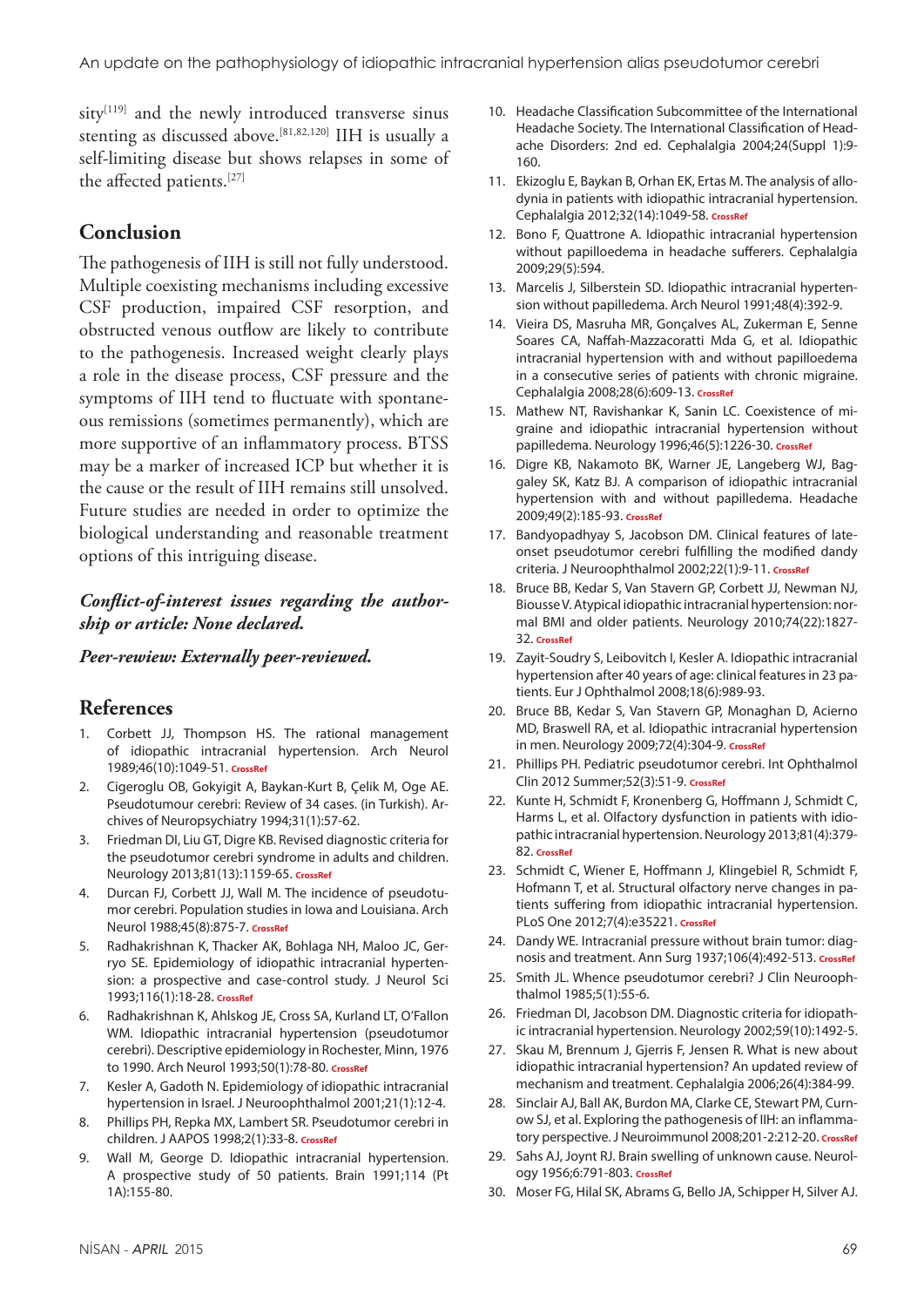MR imaging of pseudotumor cerebri. AJR Am J Roentgenol 1988;150(4):903-9. **[CrossRef](http://dx.doi.org/10.2214/ajr.150.4.903)**

- 31. Gideon P, Sørensen PS, Thomsen C, Ståhlberg F, Gjerris F, Henriksen O. Increased brain water self-diffusion in patients with idiopathic intracranial hypertension. AJNR Am J Neuroradiol 1995;16(2):381-7.
- 32. Mathew NT, Meyer JS, Ott EO. Increased cerebral blood volume in benign intracranial hypertension. Neurology 1975;25(7):646-9. **[CrossRef](http://dx.doi.org/10.1212/WNL.25.7.646)**
- 33. Raichle ME, Grubb RL Jr, Phelps ME, Gado MH, Caronna JJ. Cerebral hemodynamics and metabolism in pseudotumor cerebri. Ann Neurol 1978;4(2):104-11. **[CrossRef](http://dx.doi.org/10.1002/ana.410040203)**
- 34. Calabrese VP, Selhorst JB, Harbison JW. CSF infusion test in pseudotumor cerebri. Trans Am Neurol Assoc 1978;103:146- 50.
- 35. Janny P, Chazal J, Colnet G, Irthum B, Georget AM. Benign intracranial hypertension and disorders of CSF absorption. Surg Neurol 1981;15(3):168-74. **[CrossRef](http://dx.doi.org/10.1016/0090-3019(81)90131-2)**
- 36. Johnston I, Paterson A. Benign intracranial hypertension. II. CSF pressure and circulation. Brain 1974;97(2):301-12. **[CrossRef](http://dx.doi.org/10.1093/brain/97.1.301)**
- 37. Malm J, Kristensen B, Markgren P, Ekstedt J. CSF hydrodynamics in idiopathic intracranial hypertension: a long-term study. Neurology 1992;42(4):851-8. **[CrossRef](http://dx.doi.org/10.1212/WNL.42.4.851)**
- 38. Daniels AB, Liu GT, Volpe NJ, Galetta SL, Moster ML, Newman NJ, et al. Profiles of obesity, weight gain, and quality of life in idiopathic intracranial hypertension (pseudotumor cerebri). Am J Ophthalmol 2007;143(4):635-41. **[CrossRef](http://dx.doi.org/10.1016/j.ajo.2006.12.040)**
- 39. Ko MW, Chang SC, Ridha MA, Ney JJ, Ali TF, Friedman DI, et al. Weight gain and recurrence in idiopathic intracranial hypertension: a case-control study. Neurology 2011;76(18):1564- 7. **[CrossRef](http://dx.doi.org/10.1212/WNL.0b013e3182190f51)**
- 40. Szewka AJ, Bruce BB, Newman NJ, Biousse V. Idiopathic intracranial hypertension: relation between obesity and visual outcomes. J Neuroophthalmol 2013;33(1):4-8. **[CrossRef](http://dx.doi.org/10.1097/WNO.0b013e31823f852d)**
- 41. Johnson LN, Krohel GB, Madsen RW, March GA Jr. The role of weight loss and acetazolamide in the treatment of idiopathic intracranial hypertension (pseudotumor cerebri) Ophthalmology 1998;105(12):2313-7. **[CrossRef](http://dx.doi.org/10.1016/S0161-6420(98)91234-9)**
- 42. Sugerman HJ, DeMaria EJ, Felton WL 3rd, Nakatsuka M, Sismanis A. Increased intra-abdominal pressure and cardiac filling pressures in obesity-associated pseudotumor cerebri. Neurology 1997;49(2):507-11. **[CrossRef](http://dx.doi.org/10.1212/WNL.49.2.507)**
- 43. Lin J, Yan GT, Wang LH, Hao XH, Zhang K, Xue H. Leptin fluctuates in intestinal ischemia-reperfusion injury as inflammatory cytokine. Peptides 2004;25(12):2187-93. **[CrossRef](http://dx.doi.org/10.1016/j.peptides.2004.08.006)**
- 44. Lampl Y, Eshel Y, Kessler A, Fux A, Gilad R, Boaz M, et al. Serum leptin level in women with idiopathic intracranial hypertension. J Neurol Neurosurg Psychiatry 2002;72(5):642- 3. **[CrossRef](http://dx.doi.org/10.1136/jnnp.72.5.642)**
- 45. Ball AK, Sinclair AJ, Curnow SJ, Tomlinson JW, Burdon MA, Walker EA, et al. Elevated cerebrospinal fluid (CSF) leptin in idiopathic intracranial hypertension (IIH): evidence for hypothalamic leptin resistance? Clin Endocrinol (Oxf) 2009;70(6):863-9. **[CrossRef](http://dx.doi.org/10.1111/j.1365-2265.2008.03401.x)**
- 46. Dhungana S, Sharrack B, Woodroofe N. Cytokines and chemokines in idiopathic intracranial hypertension. Headache 2009;49(2):282-5. **[CrossRef](http://dx.doi.org/10.1111/j.1526-4610.2008.001329.x)**
- 47. Edwards LJ, Sharrack B, Ismail A, Tench CR, Gran B, Dhungana S, et al. Increased levels of interleukins 2 and 17 in the cerebrospinal fluid of patients with idiopathic intracranial hypertension. Am J Clin Exp Immunol 2013;2(3):234-44.
- 48. Wozniak SE, Gee LL, Wachtel MS, Frezza EE. Adipose tissue: the new endocrine organ? A review article. Dig Dis Sci

2009;54(9):1847-56. **[CrossRef](http://dx.doi.org/10.1007/s10620-008-0585-3)**

- 49. Tabassi A, Salmasi AH, Jalali M. Serum and CSF vitamin A concentrations in idiopathic intracranial hypertension. Neurology 2005;64(11):1893-6. **[CrossRef](http://dx.doi.org/10.1212/01.WNL.0000163556.31080.98)**
- 50. Warner JE, Larson AJ, Bhosale P, Digre KB, Henley C, Alder SC, et al. Retinol-binding protein and retinol analysis in cerebrospinal fluid and serum of patients with and without idiopathic intracranial hypertension. J Neuroophthalmol 2007;27(4):258-62. **[CrossRef](http://dx.doi.org/10.1097/WNO.0b013e31815b9af0)**
- 51. Cinciripini GS, Donahue S, Borchert MS. Idiopathic intracranial hypertension in prepubertal pediatric patients: characteristics, treatment, and outcome. Am J Ophthalmol 1999;127(2):178-82. **[CrossRef](http://dx.doi.org/10.1016/S0002-9394(98)00386-9)**
- 52. Soelberg Sørensen P, Gjerris F, Svenstrup B. Endocrine studies in patients with pseudotumor cerebri. Estrogen levels in blood and cerebrospinal fluid. Arch Neurol 1986;43(9):902- 6. **[CrossRef](http://dx.doi.org/10.1001/archneur.1986.00520090038013)**
- 53. Toscano V, Sancesario G, Bianchi P, Cicardi C, Casilli D, Giacomini P. Cerebrospinal fluid estrone in pseudotumor cerebri: a change in cerebral steroid hormone metabolism? J Endocrinol Invest 1991;14(2):81-6. **[CrossRef](http://dx.doi.org/10.1007/BF03350271)**
- 54. Glueck CJ, Aregawi D, Goldenberg N, Golnik KC, Sieve L, Wang P. Idiopathic intracranial hypertension, polycystic-ovary syndrome, and thrombophilia. J Lab Clin Med 2005;145(2):72-82. **[CrossRef](http://dx.doi.org/10.1016/j.lab.2004.09.011)**
- 55. Glueck CJ, Iyengar S, Goldenberg N, Smith LS, Wang P. Idiopathic intracranial hypertension: associations with coagulation disorders and polycystic-ovary syndrome. J Lab Clin Med 2003;142(1):35-45. **[CrossRef](http://dx.doi.org/10.1016/S0022-2143(03)00069-6)**
- 56. Knochenhauer ES, Key TJ, Kahsar-Miller M, Waggoner W, Boots LR, Azziz R. Prevalence of the polycystic ovary syndrome in unselected black and white women of the southeastern United States: a prospective study. J Clin Endocrinol Metab 1998;83(9):3078-82. **[CrossRef](http://dx.doi.org/10.1210/jcem.83.9.5090)**
- 57. Kesler A, Kliper E, Shenkerman G, Stern N. Idiopathic intracranial hypertension is associated with lower body adiposity. Ophthalmology 2010;117(1):169-74. **[CrossRef](http://dx.doi.org/10.1016/j.ophtha.2009.06.030)**
- 58. Skau M, Goetze JP, Rehfeld JF, Jensen R. Natriuretic propeptides in idiopathic intracranial hypertension. Regul Pept 2010;164(2-3):71-7. **[CrossRef](http://dx.doi.org/10.1016/j.regpep.2010.05.009)**
- 59. Johansson PA, Dziegielewska KM, Ek CJ, Habgood MD, Møllgård K, Potter A, et al. Aquaporin-1 in the choroid plexuses of developing mammalian brain. Cell Tissue Res 2005;322(3):353-64. **[CrossRef](http://dx.doi.org/10.1007/s00441-005-1120-x)**
- 60. Ameli PA, Madan M, Chigurupati S, Yu A, Chan SL, Pattisapu JV. Effect of acetazolamide on aquaporin-1 and fluid flow in cultured choroid plexus. Acta Neurochir Suppl 2012;113:59- 64. **[CrossRef](http://dx.doi.org/10.1007/978-3-7091-0923-6_13)**
- 61. King LS, Nielsen S, Agre P. Aquaporin-1 water channel protein in lung: ontogeny, steroid-induced expression, and distribution in rat. J Clin Invest 1996;97(10):2183-91. **[CrossRef](http://dx.doi.org/10.1172/JCI118659)**
- 62. Umenishi F, Schrier RW. Induction of human aquaporin-1 gene by retinoic acid in human erythroleukemia HEL cells. Biochem Biophys Res Commun 2002;293(3):913-7. **[CrossRef](http://dx.doi.org/10.1016/S0006-291X(02)00316-9)**
- 63. Ma T, Jayaraman S, Wang KS, Song Y, Yang B, Li J, et al. Defective dietary fat processing in transgenic mice lacking aquaporin-1 water channels. Am J Physiol Cell Physiol 2001;280(1):C126-34.
- 64. Bloch O, Manley GT. The role of aquaporin-4 in cerebral water transport and edema. [Neurosurg Focus 2007;22\(5\):E3.](http://dx.doi.org/10.3171/foc.2007.22.5.4)
- 65. Auguste KI, Jin S, Uchida K, Yan D, Manley GT, Papadopoulos MC, Verkman AS. Greatly impaired migration of implanted aquaporin-4-deficient astroglial cells in mouse brain to-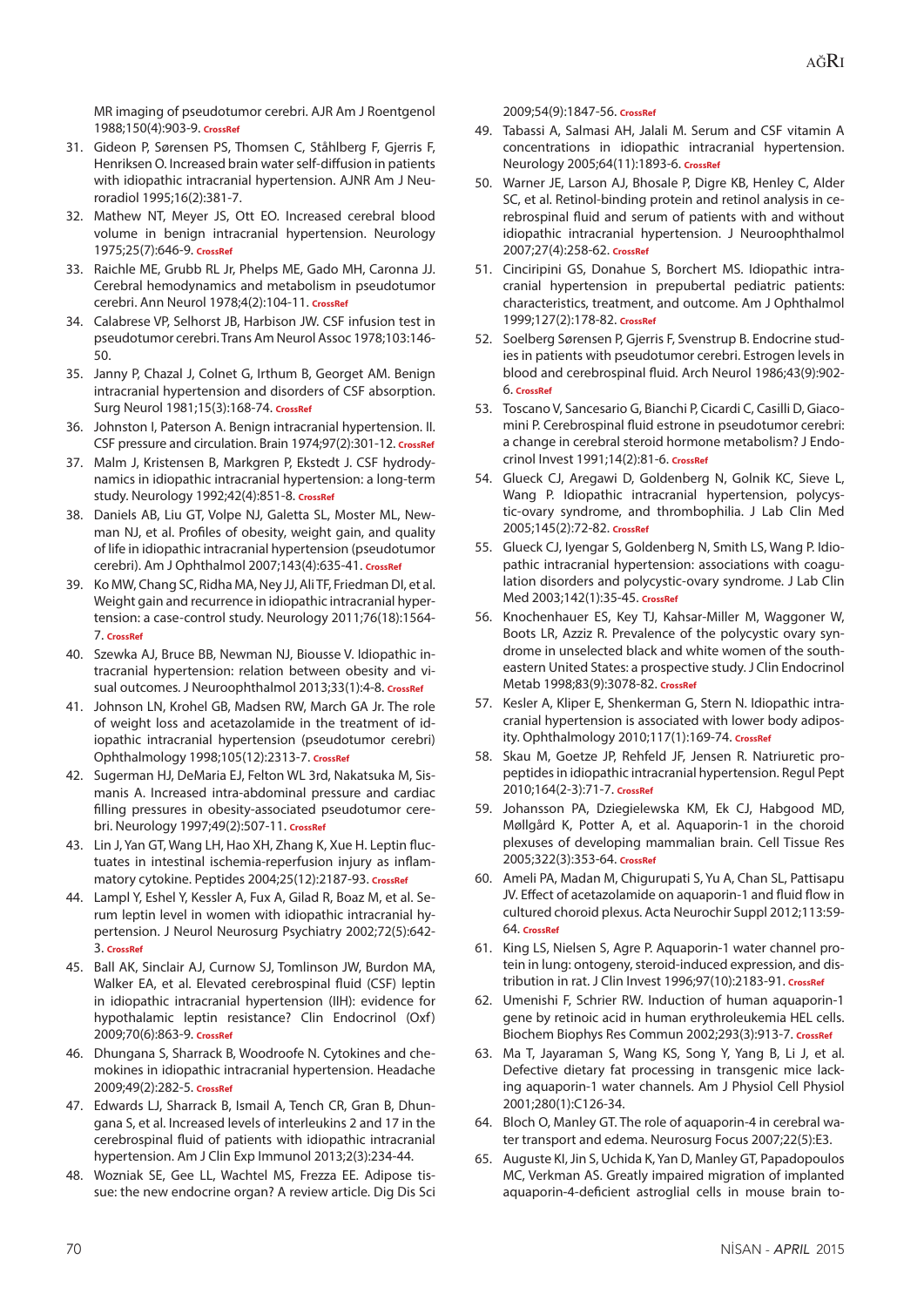ward a site of injury. FASEB J 2007;21(1):108-16. **[CrossRef](http://dx.doi.org/10.1096/fj.06-6848com)**

- 66. Bloch O, Auguste KI, Manley GT, Verkman AS. Accelerated progression of kaolin-induced hydrocephalus in aquaporin-4-deficient mice. J Cereb Blood Flow Metab 2006;26(12):1527-37. **[CrossRef](http://dx.doi.org/10.1038/sj.jcbfm.9600306)**
- 67. Waters P, Jarius S, Littleton E, Leite MI, Jacob S, Gray B, et al. Aquaporin-4 antibodies in neuromyelitis optica and longitudinally extensive transverse myelitis. Arch Neurol 2008;65(7):913-9. **[CrossRef](http://dx.doi.org/10.1001/archneur.65.7.913)**
- 68. Dhungana S, Waters P, Ismail A, Woodroofe N, Vincent A, Sharrack B. Absence of aquaporin-4 antibodies in patients with idiopathic intracranial hypertension. J Neurol 2010;257(7):1211-2. **[CrossRef](http://dx.doi.org/10.1007/s00415-010-5553-0)**
- 69. Ekizoglu E, Içoz S, Tuzun E, Birisik O, Kocasoy-Orhan E, Akman-Demir G, et al. Aquaporin-4 antibodies are not present in patients with idiopathic intracranial hypertension. Cephalalgia 2012;32(3):198-202. **[CrossRef](http://dx.doi.org/10.1177/0333102411434167)**
- 70. Riggeal BD, Bruce BB, Saindane AM, Ridha MA, Kelly LP, Newman NJ, et al. Clinical course of idiopathic intracranial hypertension with transverse sinus stenosis. Neurology 2013;80(3):289-95. **[CrossRef](http://dx.doi.org/10.1212/WNL.0b013e31827debd6)**
- 71. Farb RI, Vanek I, Scott JN, Mikulis DJ, Willinsky RA, Tomlinson G, et al. Idiopathic intracranial hypertension: the prevalence and morphology of sinovenous stenosis. Neurology 2003;60(9):1418-24. **[CrossRef](http://dx.doi.org/10.1212/01.WNL.0000066683.34093.E2)**
- 72. Bono F, Messina D, Giliberto C, Cristiano D, Broussard G, D'Asero S, et al. Bilateral transverse sinus stenosis and idiopathic intracranial hypertension without papilledema in chronic tension-type headache. J Neurol 2008;255(6):807- 12. **[CrossRef](http://dx.doi.org/10.1007/s00415-008-0676-2)**
- 73. Bono F, Messina D, Giliberto C, Cristiano D, Broussard G, Fera F, et al. Bilateral transverse sinus stenosis predicts IIH without papilledema in patients with migraine. Neurology 2006;67(3):419-23. **[CrossRef](http://dx.doi.org/10.1212/01.wnl.0000227892.67354.85)**
- 74. McGeeney BE, Friedman DI. Pseudotumor cerebri patho-physiology. Headache 2014 Jan 16. [CrossRef](http://dx.doi.org/10.1111/head.12291)
- 75. King JO, Mitchell PJ, Thomson KR, Tress BM. Manometry combined with cervical puncture in idiopathic intracranial hypertension. Neurology 2002;58(1):26-30. [CrossRef](http://dx.doi.org/10.1212/WNL.58.1.26)
- 76. Stevens SA, Previte M, Lakin WD, Thakore NJ, Penar PL, Hamschin B. Idiopathic intracranial hypertension and transverse sinus stenosis: a modelling study. Math Med Biol 2007;24(1):85-109. **[CrossRef](http://dx.doi.org/10.1093/imammb/dql025)**
- 77. Leach JL, Jones BV, Tomsick TA, Stewart CA, Balko MG. Normal appearance of arachnoid granulations on contrast-enhanced CT and MR of the brain: differentiation from dural sinus disease. AJNR Am J Neuroradiol 1996;17(8):1523-32.
- 78. Strydom MA, Briers N, Bosman MC, Steyn S. The anatomical basis of venographic filling defects of the transverse sinus. Clin Anat 2010;23(2):153-9.
- 79. Puffer RC, Mustafa W, Lanzino G. Venous sinus stenting for idiopathic intracranial hypertension: a review of the literature. J Neurointerv Surg 2013;5(5):483-6. **[CrossRef](http://dx.doi.org/10.1136/neurintsurg-2012-010468)**
- 80. Ahmed RM, Wilkinson M, Parker GD, Thurtell MJ, Macdonald J, McCluskey PJ, et al. Transverse sinus stenting for idiopathic intracranial hypertension: a review of 52 patients and of model predictions. AJNR Am J Neuroradiol 2011;32(8):1408- 14. **[CrossRef](http://dx.doi.org/10.3174/ajnr.A2575)**
- 81. Donnet A, Metellus P, Levrier O, Mekkaoui C, Fuentes S, Dufour H, et al. Endovascular treatment of idiopathic intracranial hypertension: clinical and radiologic outcome of 10 consecutive patients. Neurology 2008;70(8):641-7. **[CrossRef](http://dx.doi.org/10.1212/01.wnl.0000299894.30700.d2)**
- 82. Kumpe DA, Bennett JL, Seinfeld J, Pelak VS, Chawla A, Tier-

ney M. Dural sinus stent placement for idiopathic intracranial hypertension. J Neurosurg 2012;116(3):538-48. **[CrossRef](http://dx.doi.org/10.3171/2011.10.JNS101410)**

- 83. Radvany MG, Solomon D, Nijjar S, Subramanian PS, Miller NR, Rigamonti D, et al. Visual and neurological outcomes following endovascular stenting for pseudotumor cerebri associated with transverse sinus stenosis. J Neuroophthalmol 2013;33(2):117-22. **[CrossRef](http://dx.doi.org/10.1097/WNO.0b013e31827f18eb)**
- 84. Rohr A, Dörner L, Stingele R, Buhl R, Alfke K, Jansen O. Reversibility of venous sinus obstruction in idiopathic intracranial hypertension. AJNR Am J Neuroradiol 2007;28(4):656-9.
- 85. Rohr A, Bindeballe J, Riedel C, van Baalen A, Bartsch T, Doerner L, Jansen O. The entire dural sinus tree is compressed in patients with idiopathic intracranial hypertension: a longitudinal, volumetric magnetic resonance imaging study. Neuroradiology 2012;54:25-33. **[CrossRef](http://dx.doi.org/10.1007/s00234-011-0850-6)**
- 86. De Simone R, Marano E, Fiorillo C, Briganti F, Di Salle F, Volpe A, et al. Sudden re-opening of collapsed transverse sinuses and longstanding clinical remission after a single lumbar puncture in a case of idiopathic intracranial hypertension. Pathogenetic implications. [Neurol Sci 2005;25\(6\):342-4.](http://dx.doi.org/10.1007/s10072-004-0368-3)
- 87. Lee SW, Gates P, Morris P, Whan A, Riddington L. Idiopathic intracranial hypertension; immediate resolution of venous sinus "obstruction" after reducing cerebrospinal fluid pressure to<10cmH(2)O. [J Clin Neurosci 2009;16\(12\):1690-2.](http://dx.doi.org/10.1016/j.jocn.2009.04.014)
- 88. Bateman GA. Stenoses in idiopathic intracranial hypertension: to stent or not to stent? AJNR Am J Neuroradiol 2008;29(2):216. **[CrossRef](http://dx.doi.org/10.3174/ajnr.A0804)**
- 89. Bateman GA, Stevens SA, Stimpson J. A mathematical model of idiopathic intracranial hypertension incorporating increased arterial inflow and variable venous outflow collapsibility. J Neurosurg 2009;110(3):446-56. **[CrossRef](http://dx.doi.org/10.3171/2008.6.17609)**
- 90. De Simone R, Ranieri A, Bonavita V. Advancement in idiopathic intracranial hypertension pathogenesis: focus on sinus venous stenosis[. Neurol Sci 2010;31 Suppl 1:S33-9.](http://dx.doi.org/10.1007/s10072-010-0271-z)
- 91. Subramanian PS, Haq A. Cerebral venous sinus thrombosis and stenosis in pseudotumor cerebri syndrome. Int Ophthalmol Clin 2014;54(1):61-71. **[CrossRef](http://dx.doi.org/10.1097/IIO.0000000000000005)**
- 92. Bono F, Lupo MR, Lavano A, Mangone L, Fera F, Pardatscher K, et al. Cerebral MR venography of transverse sinuses in subjects with normal CSF pressure. Neurology 2003;61(9):1267- 70. **[CrossRef](http://dx.doi.org/10.1212/01.WNL.0000092021.88299.B4)**
- 93. Bono F, Giliberto C, Mastrandrea C, Cristiano D, Lavano A, Fera F, et al. Transverse sinus stenoses persist after normalization of the CSF pressure in IIH. Neurology 2005;65(7):1090- 3. **[CrossRef](http://dx.doi.org/10.1212/01.wnl.0000178889.63571.e5)**
- 94. Karahalios DG, Rekate HL, Khayata MH, Apostolides PJ. Elevated intracranial venous pressure as a universal mechanism in pseudotumor cerebri of varying etiologies. Neurology 1996;46(1):198-202. **[CrossRef](http://dx.doi.org/10.1212/WNL.46.1.198)**
- 95. Agarwal P, Kumar M, Arora V. Clinical profile of cerebral venous sinus thrombosis and the role of imaging in its diagnosis in patients with presumed idiopathic intracranial hypertension. Indian J Ophthalmol 2010;58(2):153-5. **[CrossRef](http://dx.doi.org/10.4103/0301-4738.60092)**
- 96. Bond DW, Charlton CP, Gregson RM. Drug points: Benign intracranial hypertension secondary to nasal fluticasone propionate. BMJ 2001;322(7291):897. **[CrossRef](http://dx.doi.org/10.1136/bmj.322.7291.897)**
- 97. Crock PA, McKenzie JD, Nicoll AM, Howard NJ, Cutfield W, Shield LK, et al. Benign intracranial hypertension and recombinant growth hormone therapy in Australia and New Zealand. Acta Paediatr 1998;87(4):381-6. **[CrossRef](http://dx.doi.org/10.1111/j.1651-2227.1998.tb01463.x)**
- 98. Feldman MH, Schlezinger NS. Benign intracranial hypertension associated with hypervitaminosis A. Arch Neurol 1970;22(1):1-7. **[CrossRef](http://dx.doi.org/10.1001/archneur.1970.00480190005001)**